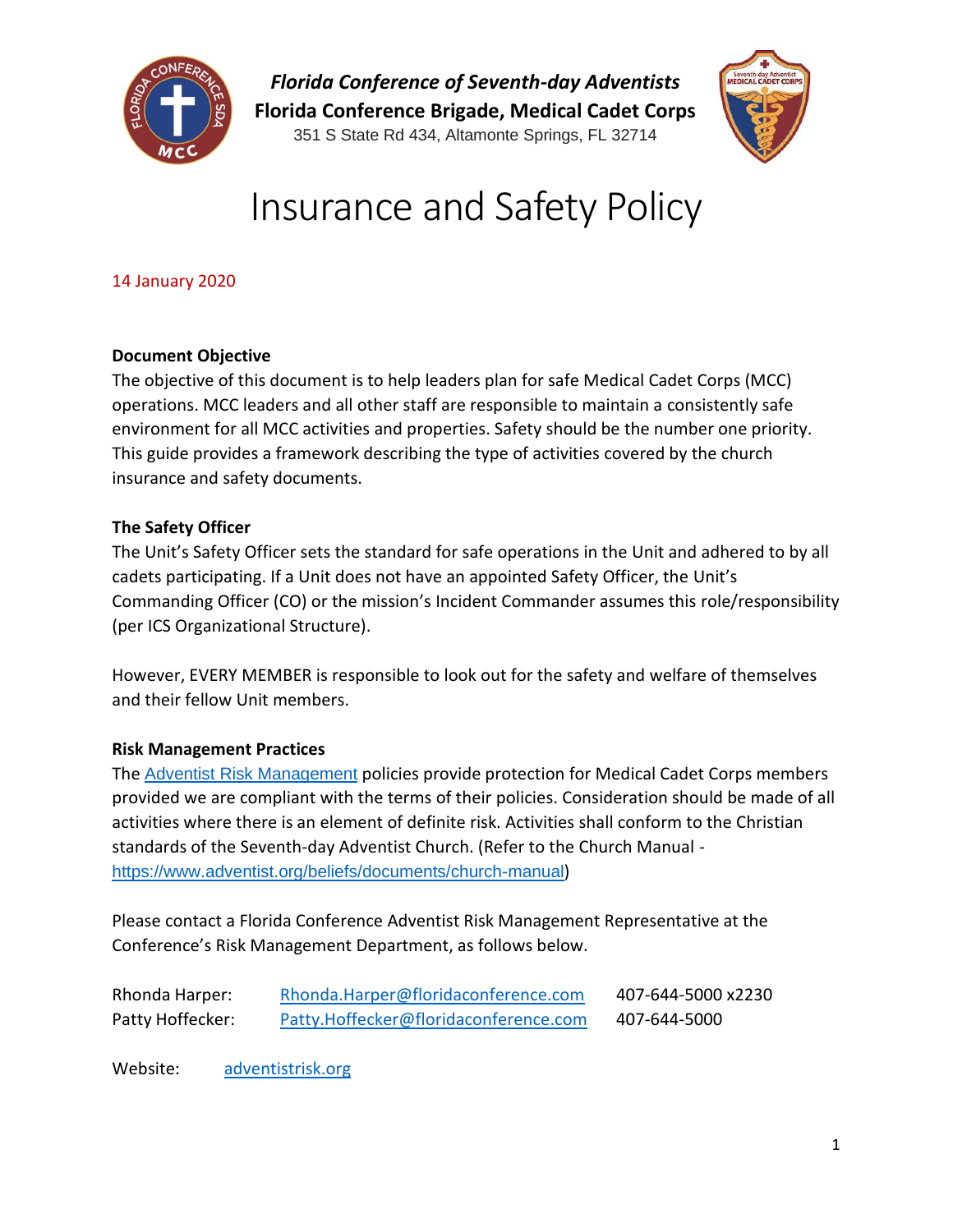### **Medical Coverage (Excess Insurance Policy)**

Each MCC Unit has coverage for excess medical expenses that might occur to a cadet while participating in an authorized and Board Approved MCC event within the United States. This event can be either at the church or away from the premises. This coverage provides up to \$10,000 per occurrence on an excess basis. This insurance is free to any recognized and qualified Florida Conference MCC unit, as this insurance has already been paid for by the Conference. A claim form should be completed as soon as possible after the injury occurs, and filed with the Conference's Risk Management Department.

- 1. High-Risk Activities are **not covered under the excess accident insurance policy**, including:
	- a. Use of trampoline or any other device to propel the body such as springboards, teeterboards, mini-tramps, bungee jumping.
	- b. Rock-climbing, Rappelling, Climbing Walls, Rope Courses.
	- c. Skateboarding, Roller Skating, Rollerblading.
	- d. Tree climbing
	- e. Fireworks
	- f. Firearms
	- g. Parasailing
	- h. Games known to have significant level of danger (such as Tackle Football)

### 2. Vehicles / Transportation - **NOT ALLOWED**

- a. Private/Leased aircraft
- b. Motorcycles
- c. All-Terrain Vehicles (ATVs), dirt bikes.
- d. Use of 15-passenger vans, and some 12-passenger vans

### **High Risk Event Coverage**

If a Unit desires to participate in a higher risk event, such as a ropes course or rock climbing, a special and separate insurance rider or an additional policy may be available for purchase before the event through [adventistrisk.org.](http://www.adventistrisk.org/) Please contact the Conference's Risk Management Department.

| Rhonda Harper:   | Rhonda.Harper@floridaconference.com   | 407-644-5000 x2230 |
|------------------|---------------------------------------|--------------------|
| Patty Hoffecker: | Patty.Hoffecker@floridaconference.com | 407-644-5000 x2231 |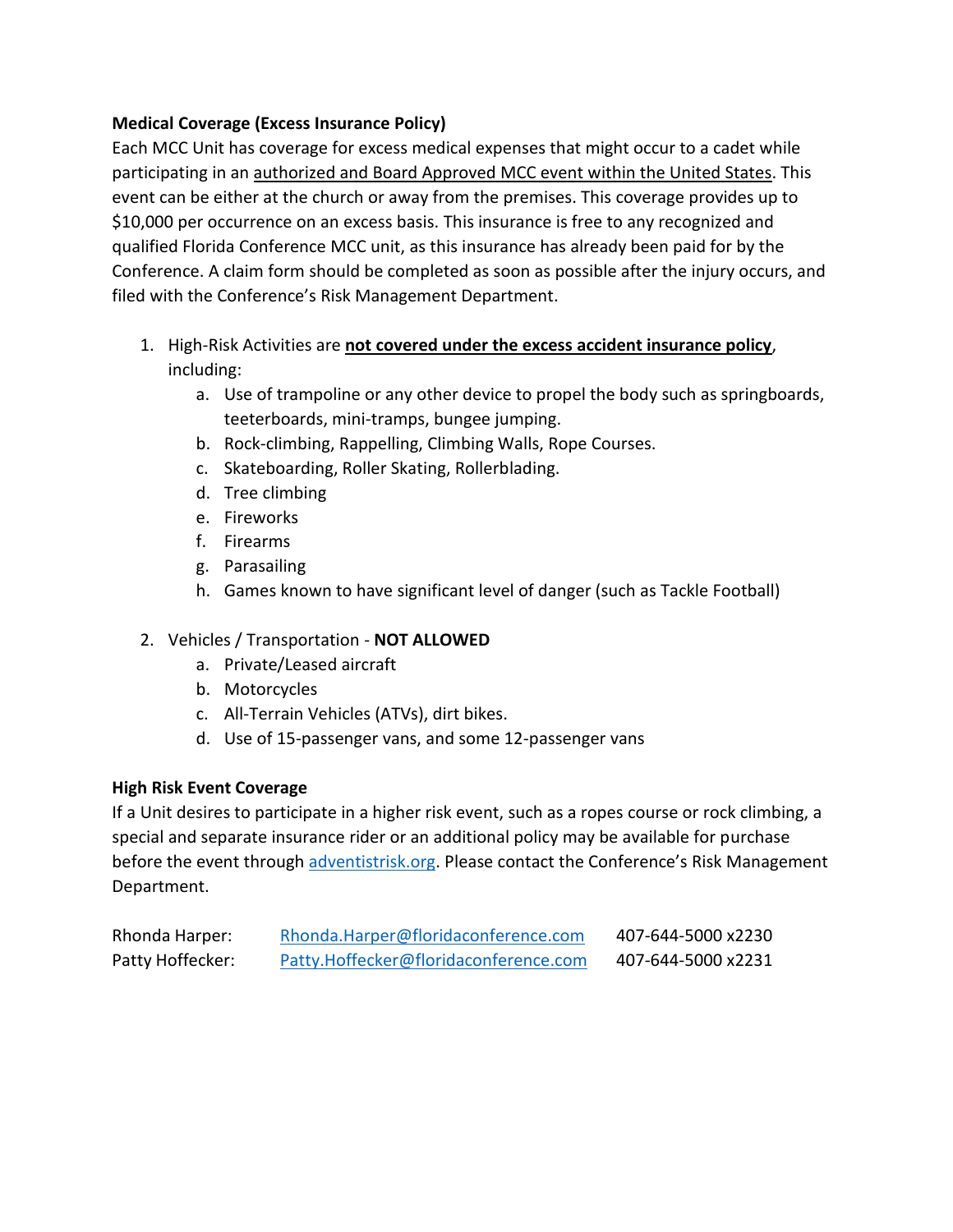### **Out-of-State / International Excursions**

If a Unit decides to participate in any out-of-state or international excursions, including but not limiting to mission trips, please contact the Conference's Risk Management Department for information on insurance that is available or required.

| Rhonda Harper:   | Rhonda.Harper@floridaconference.com   | 407-644-5000 x2230 |
|------------------|---------------------------------------|--------------------|
| Patty Hoffecker: | Patty.Hoffecker@floridaconference.com | 407-644-5000 x2231 |

### **Transportation Insurance**

- The Pre-Trip Inspection Form should be used before each trip to ensure the vehicles are in safe operating condition before use.
- Drivers should complete a Driver Questionnaire form and have an acceptable driving record. **Drivers must be at least 18 years of age (21 if transporting other cadets)**. Must have a valid driver's license and a good driving record (not more than two traffic citations and no at-fault accidents while driving any vehicle). All drivers should be approved in advance of the activity by the Unit's CO and/or Safety Officer.
- The number of riders shall not exceed the vehicle's seating capacity and seatbelts must be worn.
- Personal vehicles used for transportation of personnel and supplies shall show proof of insurance which is current and is insured with a minimum of \$100,000-\$300,000, liability and Medical/Personal injury protection cannot be less than \$10,000. If an accident occurs with a personal vehicle, the owner's insurance would be responsible for the liability.
- Denominationally owned vehicles must be insured through the Florida Conference's blanket policy written through Adventist Risk Management. This provides the mandatory liability limit of \$3,000,000, along with several optional coverages available. However, 15-passenger vans and 12-passenger vans with a wheelbase of more than 135 inches are still prohibited for use, even if denominationally owned.
- If renting a vehicle to transport cadets, **additional insurance** should be purchased for the rental period. Arrangements must be made in advance through the Conference's Risk Management Department at the Florida Conference. All rented vehicles must have a minimum of \$3,000,000 liability on them. Fifteen passenger vans are prohibited. A 12 passenger van can be rented ONLY if the wheelbase length is less than 135 inches. Rhonda Harper: [Rhonda.Harper@floridaconference.com](mailto:Rhonda.Harper@floridaconference.com) 407-644-5000 x2230 Patty Hoffecker: [Patty.Hoffecker@floridaconference.com](mailto:Patty.Hoffecker@floridaconference.com) 407-644-5000 x2231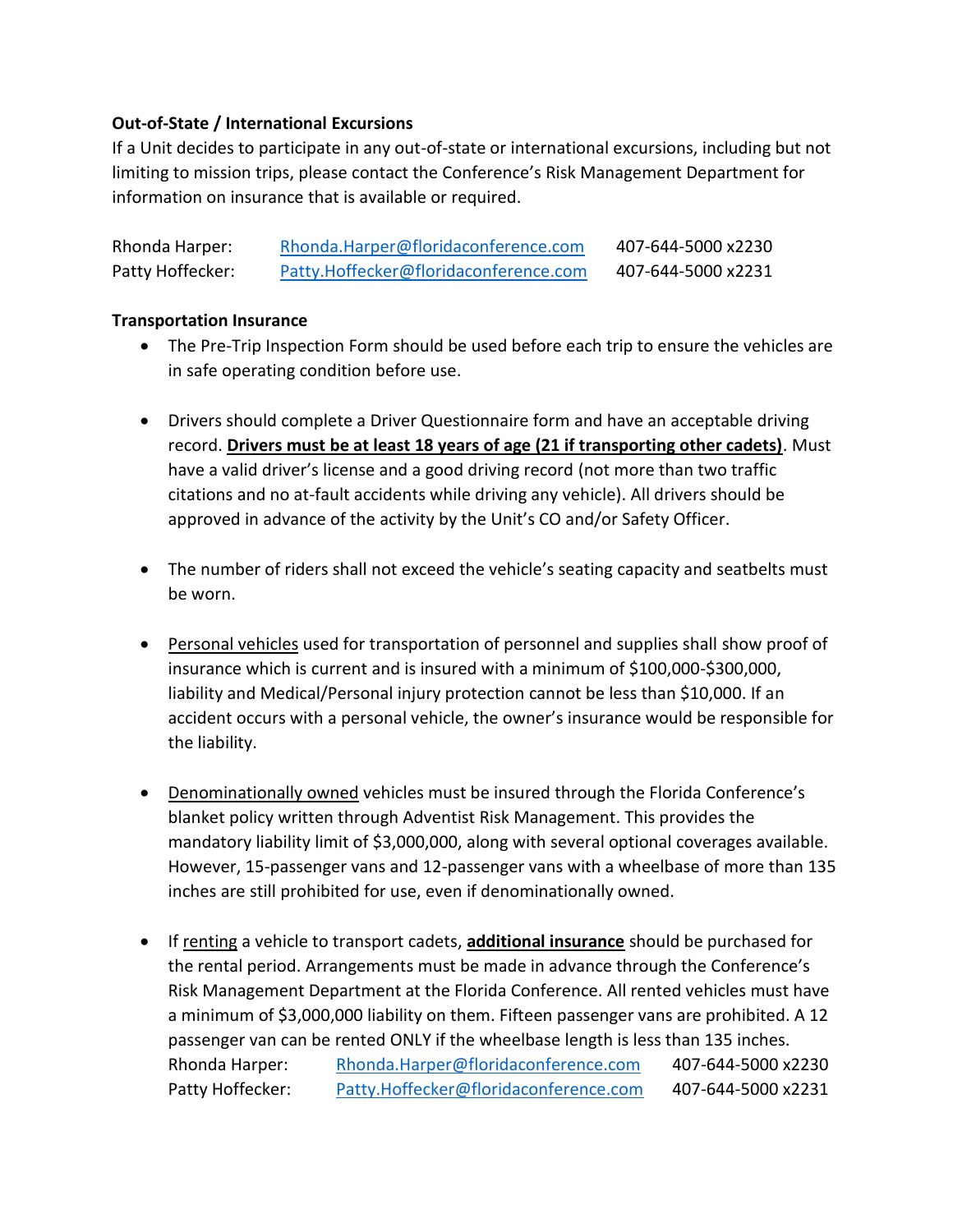### • **PROHIBITED**:

- $\circ$  15-passenger vans CANNOT be used, borrowed, owned, or leased. 15 passenger vans with the backseat taken out to become a 12 seater are still not allowed. 12 passenger vans with a wheelbase of more than 135 inches are also prohibited.
- o Open trucks, trailers, and moving vans shall not be used for transporting cadets or staff.

### **General Liability Insurance**

The Medical Cadet Corps are covered under the Florida Conference's General Liability Insurance Policy when the MCC church sponsored units are recognized with the Florida Pathfinder/Adventurer Department. This coverage provides \$1,000,000 of coverage for bodily injury, property damage, or personal injury to a third party for which our entities may be held legally liable.

Often when leasing or renting a non-denominational facility, the contract requires that we provide a "Certificate of General Liability Insurance", which proves we have insurance. There is no charge for the certificate; however, you must request the certificate from the Conference's Risk Management Department at least *two weeks* ahead of time to allow time for processing your request.

| Rhonda Harper:   | Rhonda.Harper@floridaconference.com   | 407-644-5000 x2230 |
|------------------|---------------------------------------|--------------------|
| Patty Hoffecker: | Patty.Hoffecker@floridaconference.com | 407-644-5000 x2231 |

### **Risk Determinants and Safety Procedures**

The following factors shall determine the level of risk:

- Instructor's qualifications and past experiences
- Type of activity
- Number of participants in the class or activity
- Location of the activity
- Quality of the equipment being used
- Allotted time for the activity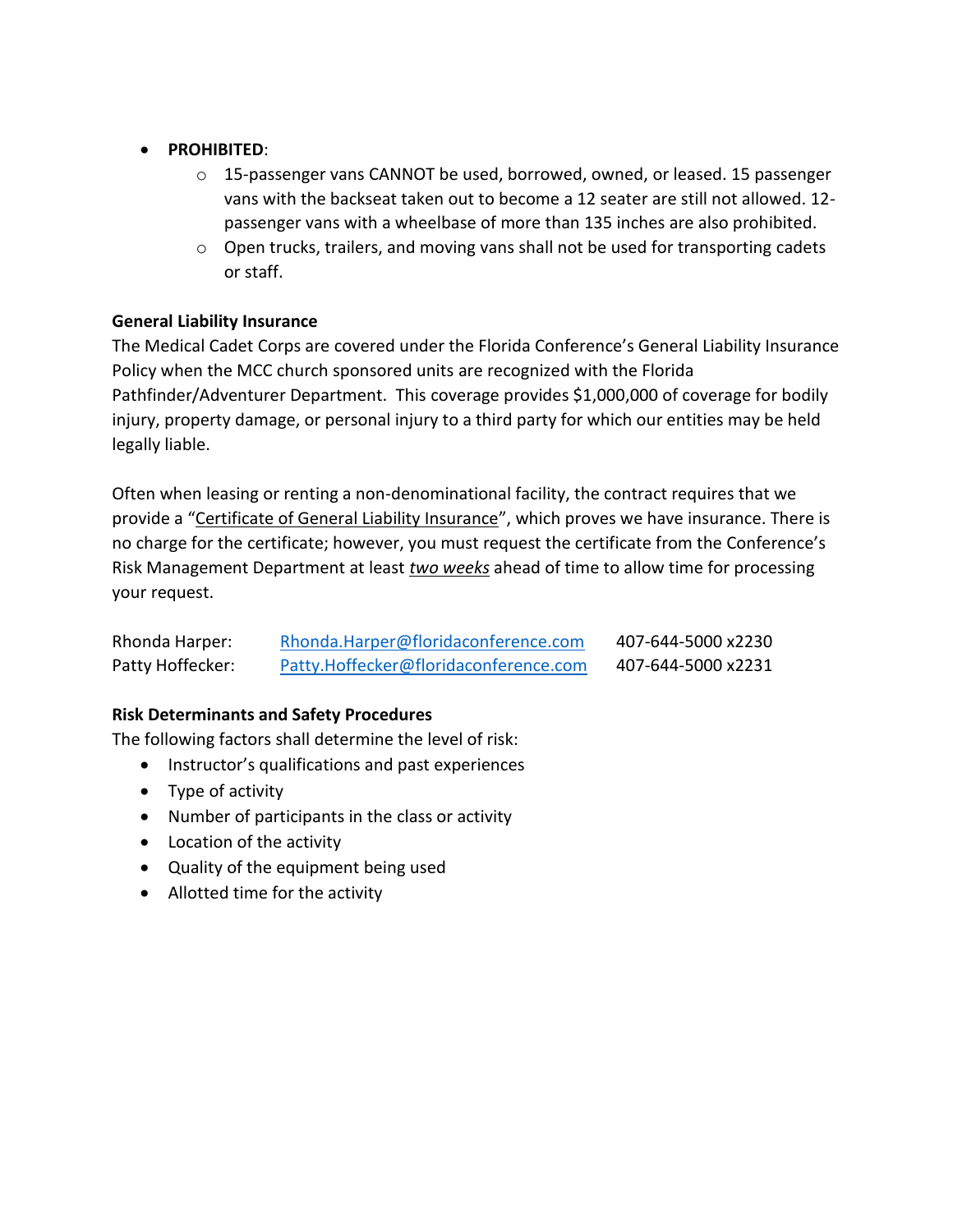### **Activities**

- 1. An adequate [First Aid Kit](https://floridaconference.com/forms-resources/) shall be available at all times.
- 2. Campsites and other activity areas should be thoroughly inspected with the following in mind and appropriate actions taken:
	- a. Fire danger
	- b. Flash floods
	- c. Landslides
	- d. Dead trees (limbs, etc.)
	- e. Rocks
	- f. Sanitation
	- g. Night-time security
	- h. Temperature conditions
	- i. Wildlife threats
- 3. Fire Building
	- a. Designated areas for fire building shall be marked.
	- b. A fire shall be built at least 12 feet away from tents and/or combustible materials.
	- c. Fires shall serve a specific purpose.
	- d. Fires should be built only under the close supervision of qualified staff.
	- e. Wood chopping and Power saws shall be performed only by adults or qualified staff.
	- f. A #5 ABC fire extinguisher shall be maintained at each campsite.

### 4. Sanitation

- a. Proper food storage procedures shall be strictly adhered to.
- b. The source of freshwater shall be checked thoroughly to ensure it is potable.
- c. Food handling and preparation shall be conducted with appropriate consideration for public health concerns.
- 5. Gas Stoves
	- a. Only qualified staff should operate the equipment.
	- b. Stove fuel shall be stored away from heat and flames.
	- c. Combustible items should not be stored in tents.

### **Background Screening**

[Adventist Screening Verification](https://floridaconference.com/join-mcc/how-to-complete-the-adventist-screening-verification-asv-2/) (ASV) is the mandatory background-screening program for all Medical Cadets (ages 18 and up). All Medical Cadet Corps Units are required to participate by having all volunteers complete the online training and pass the background screening before volunteers can participate. Volunteers need to recertify every 3 (three) years.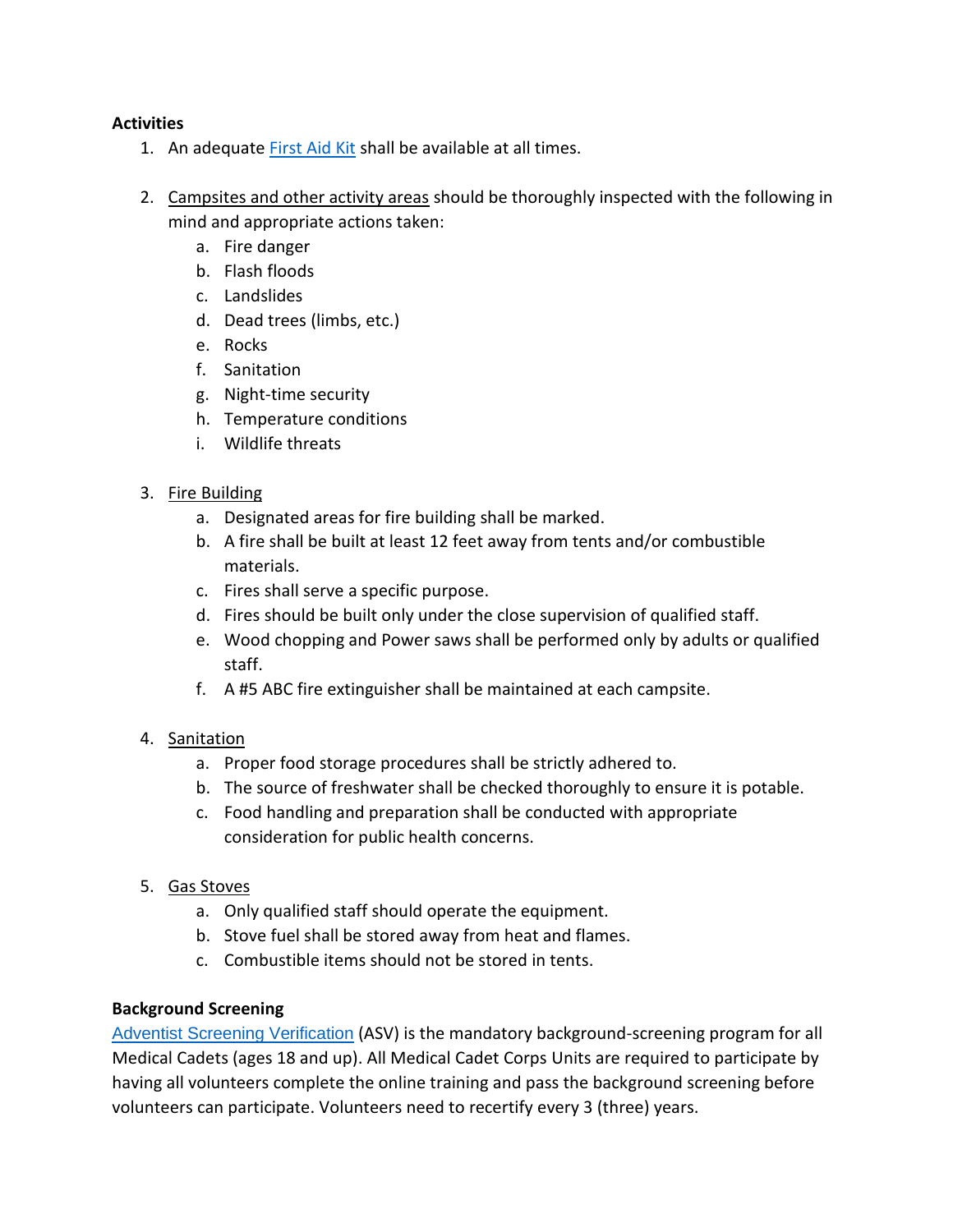### **Annual Inspections**

- 1. Meeting premises
	- a. The Unit Commanding Officer (CO) or safety officer should conduct an annual inspection for the physical conditions of the MCC meeting premises.
	- b. Deficiencies noted should be reported to the church liaison of the local church board hosting the MCC Unit.
	- c. The Unit CO or safety officer shall notify the chain of command if corrective action does not ensure a safe area for the cadets.
- 2. Unit Owned Properties should be inspected periodically to insure they are properly maintained and safe to operate.
- 3. Personal Owned Properties Each cadet should maintain their own Deployment or "Go" Bag/Kit as described in the [Florida Conference MCC Field Deployment & Uniform](https://floridaconference.com/forms-resources/)  [Manual](https://floridaconference.com/forms-resources/). An inspection of the personal equipment should be on an annual basis.

### **Risk Management Audit and Education**

- 1. All cadets should follow all Risk Management practices during all MCC related activities.
- 2. Annually, the Unit leaders are to review with their members the vital importance of risk management. These could include:
	- a. Guest speaker
	- b. Safety film
	- c. Staff member presenting a safety talk
	- d. Fire drills
- 3. Methods of education about Risk Management may include:
	- a. Letters to the organization
	- b. Special meetings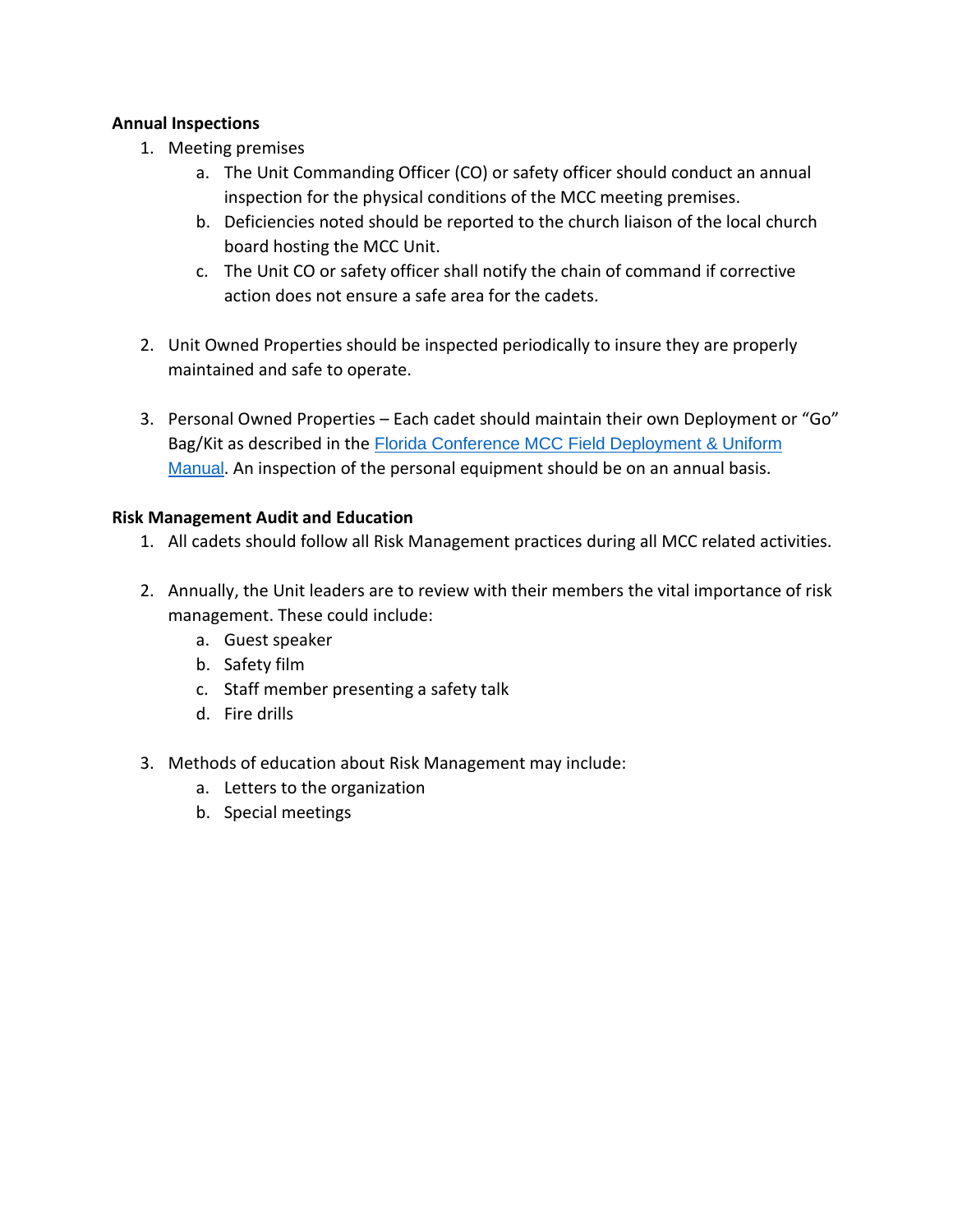### **Losses / Injuries**

### *1. Emergency Procedures*

Each Unit should have emergency procedures in place for the following scenarios:

- d. Sudden Illness
- e. Bomb threat
- f. Injuries
- g. Civil unrest
- h. Fire
- i. Inclement weather
- j. Flood
- k. Active shooter
- l. Theft
- m. Unaccounted member (missing/unknown location when should be present)

### *2. Loss Procedures*

When losses occur, be courteous and show concern, but also at no time make a statement of admission of responsibility or liability.

### *3. Reporting Injuries*

Report any incident with potential for present or future personal injury, local property damage, or liability within **24 hours to the Florida Conference Brigade and Risk Management**  Department or the first business day following the weekend. For injuries, the MCC Commanding Officer (CO) or Team Leader working at the event as well as any first hand witnesses should turn in a completed Witness Statement/Accident Report Form (Appendix E.)

### *4. Reflection of Previous Events*

The Unit Commanding Officer (CO) and the Conference Brigade Staff shall review all injuries periodically to determine corrective actions to take to mitigate future occurrences.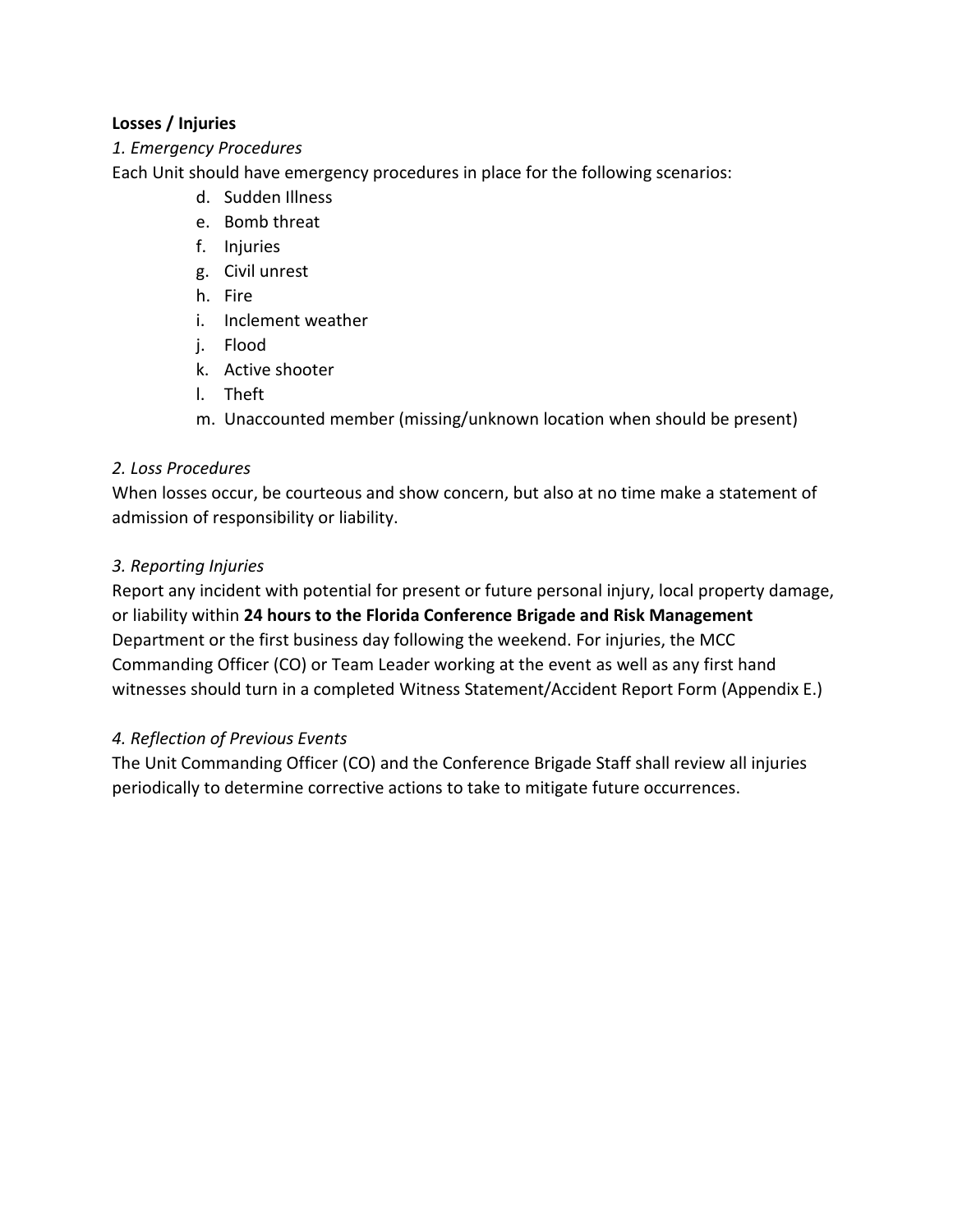### **Obtaining Compliance**

To ensure that every MCC Unit is qualified for all insurance benefits, it is important that the Unit's CO coordinates with the Local Church Board's approved liaison to complete the following steps:

- 1. Obtain a Certificate of Sponsorship
	- a. Submit to the Local Church Board the agenda item to approve the sponsorship of an MCC Unit
	- b. Submit to the Florida Conference Brigade evidence of the Local Church Board's approval of sponsorship by emailing [flconf.mcc.brig@gmail.com.](mailto:flconf.mcc.brig@gmail.com)
	- c. The Certificate of Sponsorship will be valid unless one of the following conditions is met
		- i. The Local Church Board removes the approval of sponsorship for an MCC Unit
		- ii. The Florida Conference removes the approval of sponsorship for an MCC Unit

### 2. Obtain a Certificate of Operations

- a. Develop a Unit calendar
- b. Submit the Unit calendar to the Local Church Board for Approval
- c. Pending Church Board approval, notify the Florida Conference Brigade and submit the Unit's calendar by emailing [flconf.mcc.brig@gmail.com.](mailto:flconf.mcc.brig@gmail.com)
- d. The Certificate of Operations will be valid until the first of the two end conditions arrive
	- i. The end of the current MCC year
	- ii. The last date defined within the Unit's calendar is reached
- 3. Other Forms Completed
	- a. The Fire Safety Drill Form should be completed annually at least and posted.
	- b. Driver Questionnaire Form(s) should be collected annually and kept in a secure location.
	- c. Before traveling, the **Pre-Trip Inspection Form** should be used and all members should be logged with the MCC's ICS 201 Form for Mission Deployment.
	- d. If anticipated excursions necessitate additional insurance, contact with the Florida Conference's Risk Management Department must be made at least 2 weeks in advance.

The Florida Conference's Risk Management Department contact information:

| Rhonda Harper:   | Rhonda.Harper@floridaconference.com   | 407-644-5000 x2230 |
|------------------|---------------------------------------|--------------------|
| Patty Hoffecker: | Patty.Hoffecker@floridaconference.com | 407-644-5000       |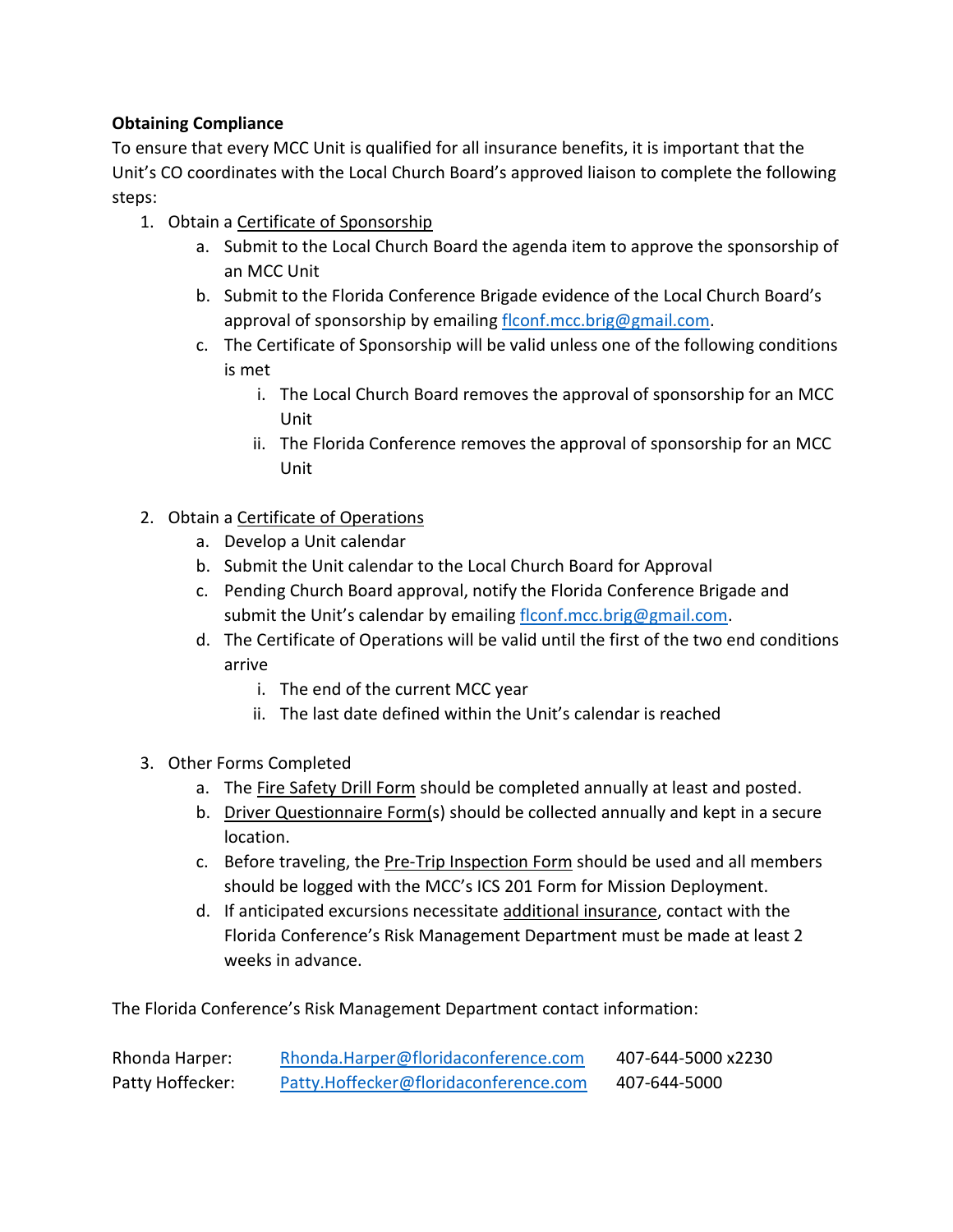## **IN CASE OF A FIRE**

- 1. **Get away!**
- 2. **Yell for help!**
- 3. **STOP-DROP-ROLL—If you or someone's clothes catch on fire, roll on the ground to smother flames. DO NOT RUN!**
- 4. **Help extinguish fire** by smothering it with appropriate method-such as: fire extinguisher for kitchen fire, blankets, shovel, buckets of water or sand for ground fire.
- 5. **Follow directions** of person in charge. (Call 9 1 1 when directed)

### **CLASSES OF FIRE/FIRE EXTINGUISHERS**

| Class A = Ordinary combustibles | e.g., wood, cloth, paper, only |
|---------------------------------|--------------------------------|
|---------------------------------|--------------------------------|

Class  $B =$  Flammable liquids e.g., gas, oil, oil based paints

### Class  $C$  = Energized electric e.g., circuit breakers, fuse boxes, appliances

**Class ABC** – fire extinguishers will extinguish **all** of the above.

### **Extinguishers containing water are UNSUITABLE for grease or electrical fires!**

### **How to Use a Fire extinguisher PASS!**

- **P**  Pull Pin
- **A** Aim hose at the base of the fire
- **S** Squeeze handle
- **S** Sweep from side to side

### **FIRE EXTINGUISHER REQUIREMENT**

While camping, it is recommended that no Cadet use more than or less than a 5 lbs. capacity extinguisher. The extinguisher must be inspected and tagged annually by a certified/licensed fire extinguisher inspector. It is also recommended that each Unit have their fire extinguishers inspected at the same time their church has their annual inspection. Each unit must have an ABC (multi-purpose Fire Extinguisher).

### **FIRE SAFETY DRILL FORM**

Date of Drill: Unit's Commanding Officer: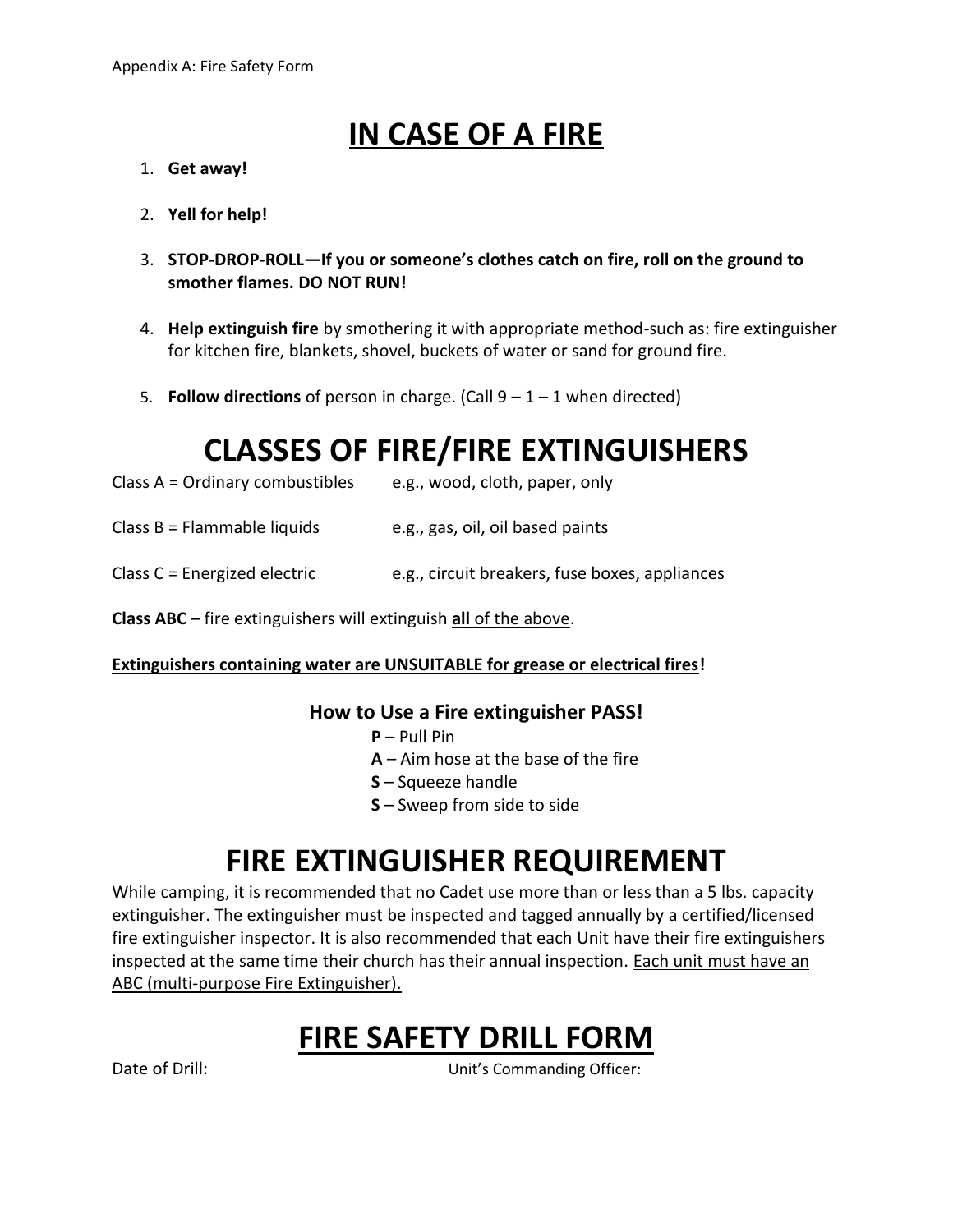### **DRIVER QUESTIONNAIRE FORM**

| <b>Instructions: ALL</b> Adults providing transportation (own personal vehicle) to minors other than their own children<br>MUST complete, sign and return this form to their Liaison or CO. This form will be reviewed by your staff in order                                                                                                                                                                                                                                                                                                                                                                                                                                                                |  |                                                                                                                |    |            |     |     |
|--------------------------------------------------------------------------------------------------------------------------------------------------------------------------------------------------------------------------------------------------------------------------------------------------------------------------------------------------------------------------------------------------------------------------------------------------------------------------------------------------------------------------------------------------------------------------------------------------------------------------------------------------------------------------------------------------------------|--|----------------------------------------------------------------------------------------------------------------|----|------------|-----|-----|
| to determine/confirm eligibility as a Driver for any/all MCC sponsored events/outings.<br><b>SECTION A</b>                                                                                                                                                                                                                                                                                                                                                                                                                                                                                                                                                                                                   |  |                                                                                                                |    |            |     |     |
|                                                                                                                                                                                                                                                                                                                                                                                                                                                                                                                                                                                                                                                                                                              |  |                                                                                                                |    |            |     |     |
|                                                                                                                                                                                                                                                                                                                                                                                                                                                                                                                                                                                                                                                                                                              |  |                                                                                                                |    |            |     |     |
|                                                                                                                                                                                                                                                                                                                                                                                                                                                                                                                                                                                                                                                                                                              |  |                                                                                                                |    |            |     |     |
| Do you have a current Adventist Screening Verification (ASV) Background Check? YES or NO                                                                                                                                                                                                                                                                                                                                                                                                                                                                                                                                                                                                                     |  |                                                                                                                |    |            |     |     |
|                                                                                                                                                                                                                                                                                                                                                                                                                                                                                                                                                                                                                                                                                                              |  |                                                                                                                |    |            |     |     |
| Do you have valid Driver's License? YES or NO Driver's License Expiration Date ______________                                                                                                                                                                                                                                                                                                                                                                                                                                                                                                                                                                                                                |  |                                                                                                                |    |            |     |     |
|                                                                                                                                                                                                                                                                                                                                                                                                                                                                                                                                                                                                                                                                                                              |  |                                                                                                                |    |            |     |     |
|                                                                                                                                                                                                                                                                                                                                                                                                                                                                                                                                                                                                                                                                                                              |  |                                                                                                                |    |            |     |     |
| Do you have current car insurance that meets or exceeds the REQUIRED minimum levels to be a Driver?                                                                                                                                                                                                                                                                                                                                                                                                                                                                                                                                                                                                          |  |                                                                                                                |    |            |     |     |
| \$100,000/300,000 - Limit of Liability                                                                                                                                                                                                                                                                                                                                                                                                                                                                                                                                                                                                                                                                       |  | <b>YES</b>                                                                                                     | or | NO         |     |     |
| \$10,000 - Medical / PIP Limit - Personal Injury Protection                                                                                                                                                                                                                                                                                                                                                                                                                                                                                                                                                                                                                                                  |  | <b>YES</b>                                                                                                     | or | <b>NO</b>  |     |     |
| ALL OF THE ABOVE BOXES MUST BE CHECKED "Yes" to qualify as a Driver.<br>If ALL of the ABOVE BOXES are checked "Yes" then please proceed to SECTION B:<br><b>SECTION B</b><br>Driver, have you been involved in any at-fault accidents within the last three years?                                                                                                                                                                                                                                                                                                                                                                                                                                           |  |                                                                                                                |    | <b>YES</b> | or  | NO. |
| Driver - Have you been cited for any moving violations within the last 3 years?                                                                                                                                                                                                                                                                                                                                                                                                                                                                                                                                                                                                                              |  |                                                                                                                |    | Yes        | No. |     |
| By signing, I acknowledge that all the information I have provided is accurate and true.<br>By signing, I agree to immediately notify CO/Safety Officer if there are any changes to the information above.<br>By signing, I understand that should I be involved in an accident while driving for the MCC, my personal insurance<br>will be primary.<br>By signing, I agree not to carry more passengers than the official load capacity for my vehicle and ensure that all<br>vehicle occupants will be required to wear seat belts (no double belting allowed).<br>By signing, I agree that at NO time will I drive a 15-passenger van or a 12 passenger van with a wheel base of more<br>than 135 inches. |  |                                                                                                                |    |            |     |     |
| Driver's Signature                                                                                                                                                                                                                                                                                                                                                                                                                                                                                                                                                                                                                                                                                           |  | Date and the set of the set of the set of the set of the set of the set of the set of the set of the set of th |    |            |     |     |

Driver's Name (Print): \_\_\_\_\_\_\_\_\_\_\_\_\_\_\_\_\_\_\_\_\_\_\_\_\_\_\_\_\_\_\_\_\_\_\_\_\_\_\_\_ SIGNATURE REQUIRED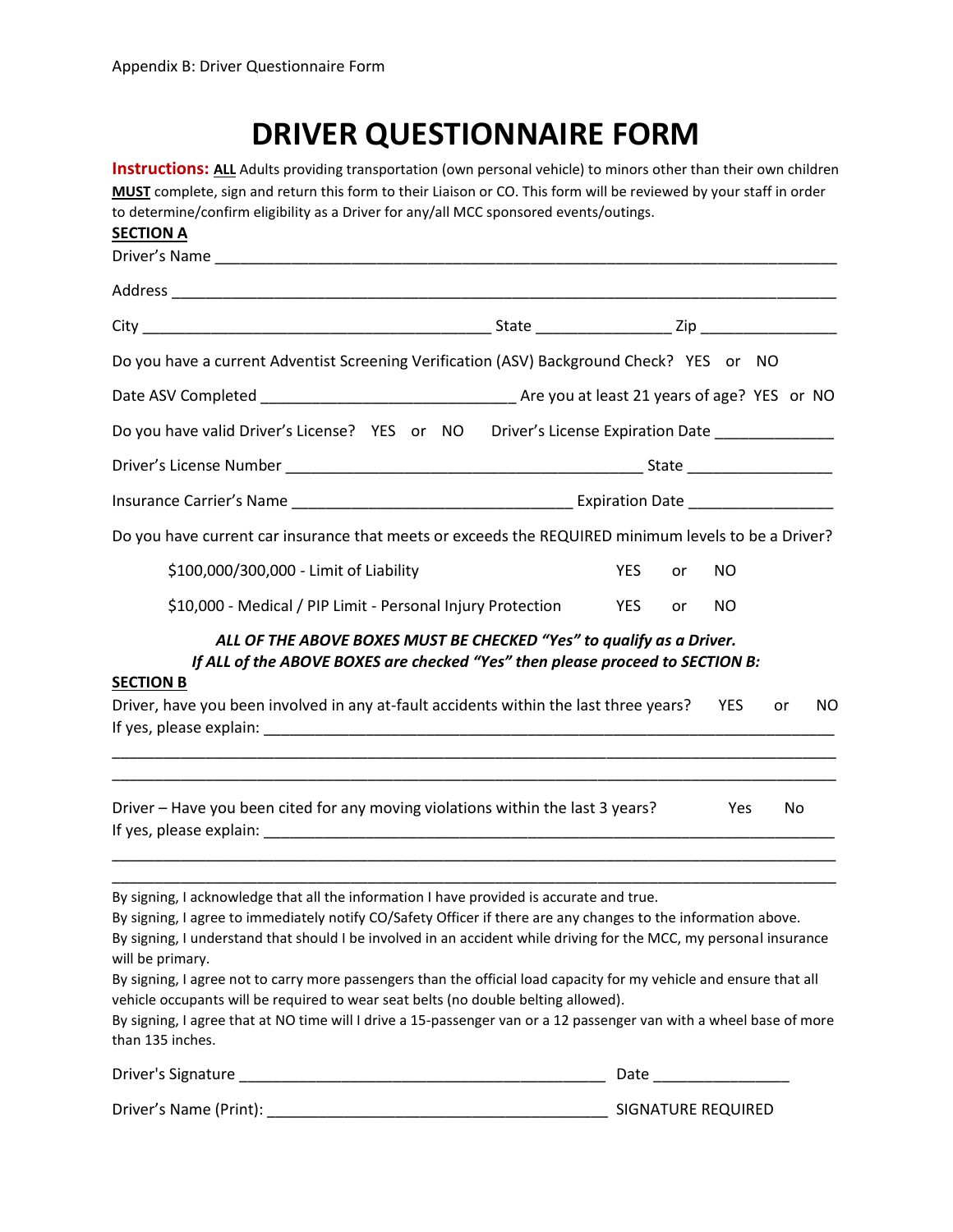# **INSTRUCTIONS**

### DRIVER QUESTIONNAIRE FORM

### FOR THE COMMANDING OFFICER / SAFETY OFFICER / LIAISON

#### **SECTION A**

It requires ALL "Yes" Boxes to be checked (circled) to qualify as a Driver.

Remember to verify every Driver's Driver License and Insurance Policy to ensure that the information they provided on their form matches the actual documents you are looking at. You do NOT need to make a copy of it.

#### **SECTION B**

If the Driver checks (circles) "Yes" you must talk with them and then decide, with your unit staff, if you will allow them to be a Driver for the MCC.

You **MUST** keep the DRIVER QUESTIONNAIRE FORM for your unit's records.

**Please note**, to fill out the DRIVER QUESTIONNAIRE CHECK LIST, you only need to enter each Driver's name after you have VERIFIED that the Driver:

- Is 21 or older
- Has a current/valid Driver's License
- Is cleared through Adventist Screening Verification
- Meets the required Insurance minimums

**Reminder: These forms are to be kept at the Local Unit ONLY.**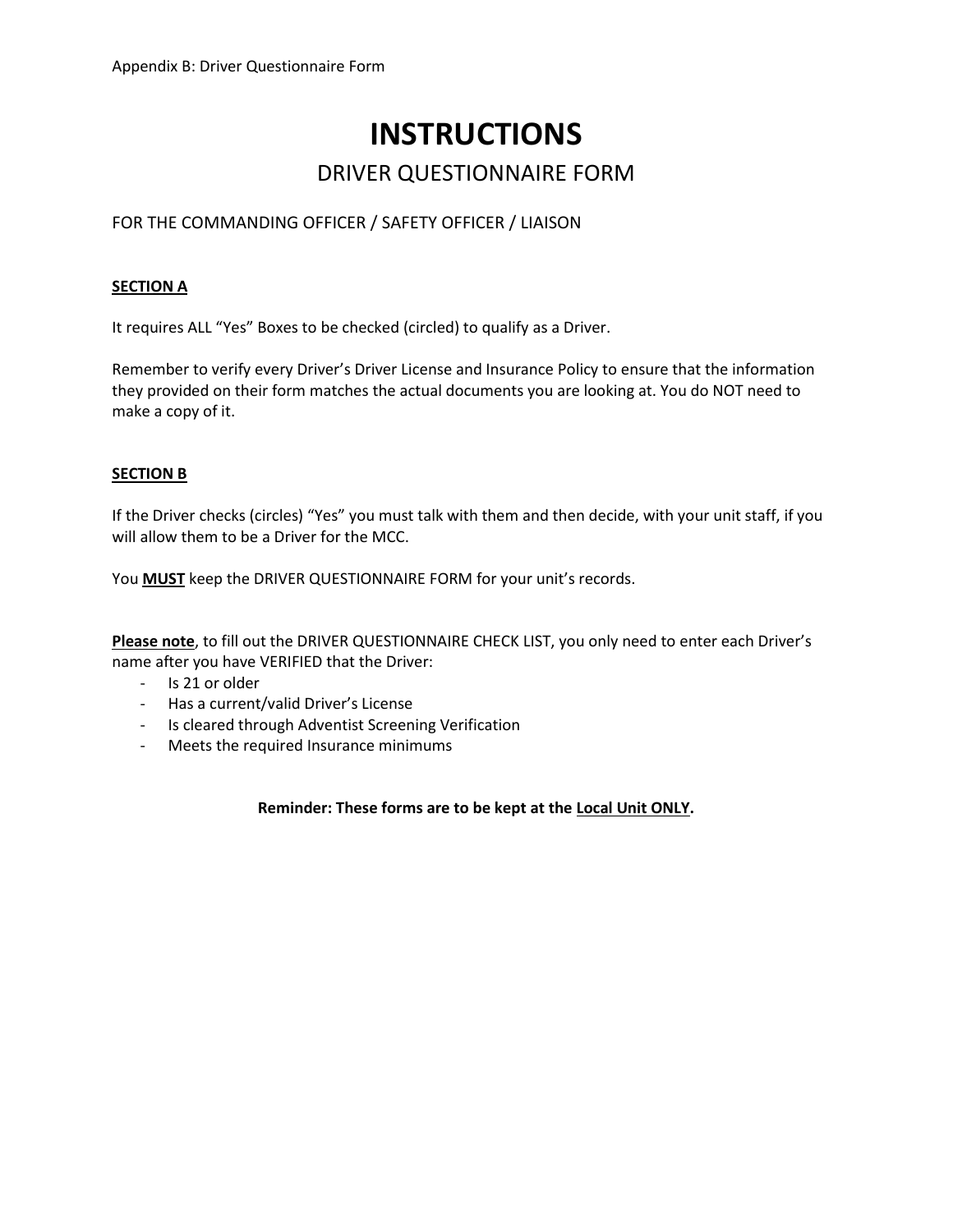## **PRE-TRIP INSPECTION FORM**

Commanding Officer / Safety Officer / Liaison / Driver must check every box if true and every box must be checked before traveling.

#### **Minor's Safety (if attending)**

|  | I have accurate / current medical consent forms and permission slips for each child attending<br>and a copy in each vehicle that the kids will be transported. (Child/minor = anyone under 18<br>years of age) |
|--|----------------------------------------------------------------------------------------------------------------------------------------------------------------------------------------------------------------|
|  | I have verified the Adventist Screening Verification eligibility status for every adult (18+) that is<br>traveling with minors.                                                                                |

#### **Driver Requirements**

| I have confirmed that every Driver has completed the Volunteer Driver Form.                         |
|-----------------------------------------------------------------------------------------------------|
| I have confirmed that every driver is at least 21 years of age and has a valid driver's license.    |
| I have confirmed each driver has NO at-fault accidents and no more than 2 citations within the      |
| last three years.                                                                                   |
| I have verified the Adventist Screening Verification (ASV) eligibility status for every adult (18+) |
| driving kids (personal, rented, or denomination-owned vehicle).                                     |

#### **Vehicle Requirements**

|                                          | I have confirmed that there is a working seatbelt for every person in the vehicle.               |
|------------------------------------------|--------------------------------------------------------------------------------------------------|
|                                          | I have inspected the vehicle before use to make sure everything is in working order, and the     |
|                                          | tires are in good condition and properly inflated.                                               |
|                                          | I have confirmed that there are no 15-passenger vans or 12-passenger vans with a wheel base      |
|                                          | of more than 135 inches being used, at any time, for our trip. This includes personal, rented,   |
| and denomination-owned vans.             |                                                                                                  |
|                                          | I have sufficient drivers for the number of vehicles needed to transport/supervise the number    |
| of individuals going on the trip.        |                                                                                                  |
| Personal Vehicles:                       |                                                                                                  |
|                                          | I have confirmed that every driver using their personal vehicle is insured with                  |
|                                          | \$100,000/300,000 minimum liability coverage for their vehicle/passengers. The drivers have      |
|                                          | been informed that should there be an accident, their personal insurance is primary.             |
| <b>Rental Vehicles:</b>                  |                                                                                                  |
|                                          | I have purchased liability insurance for a minimum limit of 3 million dollars for the rented     |
| vehicle offered by the rental company.   |                                                                                                  |
| <b>OR</b>                                |                                                                                                  |
|                                          | I have submitted a request to the FL Conference Risk Management Office to purchase an auto       |
|                                          | insurance binder for the rented vehicle, to make sure the vehicle is properly insured; this form |
|                                          | must be submitted at least THREE (3) working days in advance of the planned departure for        |
|                                          | the trip. I understand the church will receive a bill for the insurance binder. Remember, the    |
| Conference Office is CLOSED on Fridays.  |                                                                                                  |
| Denominationally-owned Vehicles:         |                                                                                                  |
|                                          | I have a copy of the insurance of the vehicle that the vehicle is insured through the Florida    |
|                                          | Conference's blanket policy written through Adventist Risk Management which includes the         |
| mandatory liability limit of \$3,000,000 |                                                                                                  |
|                                          | We have prayed for God's blessing with the group before leaving.                                 |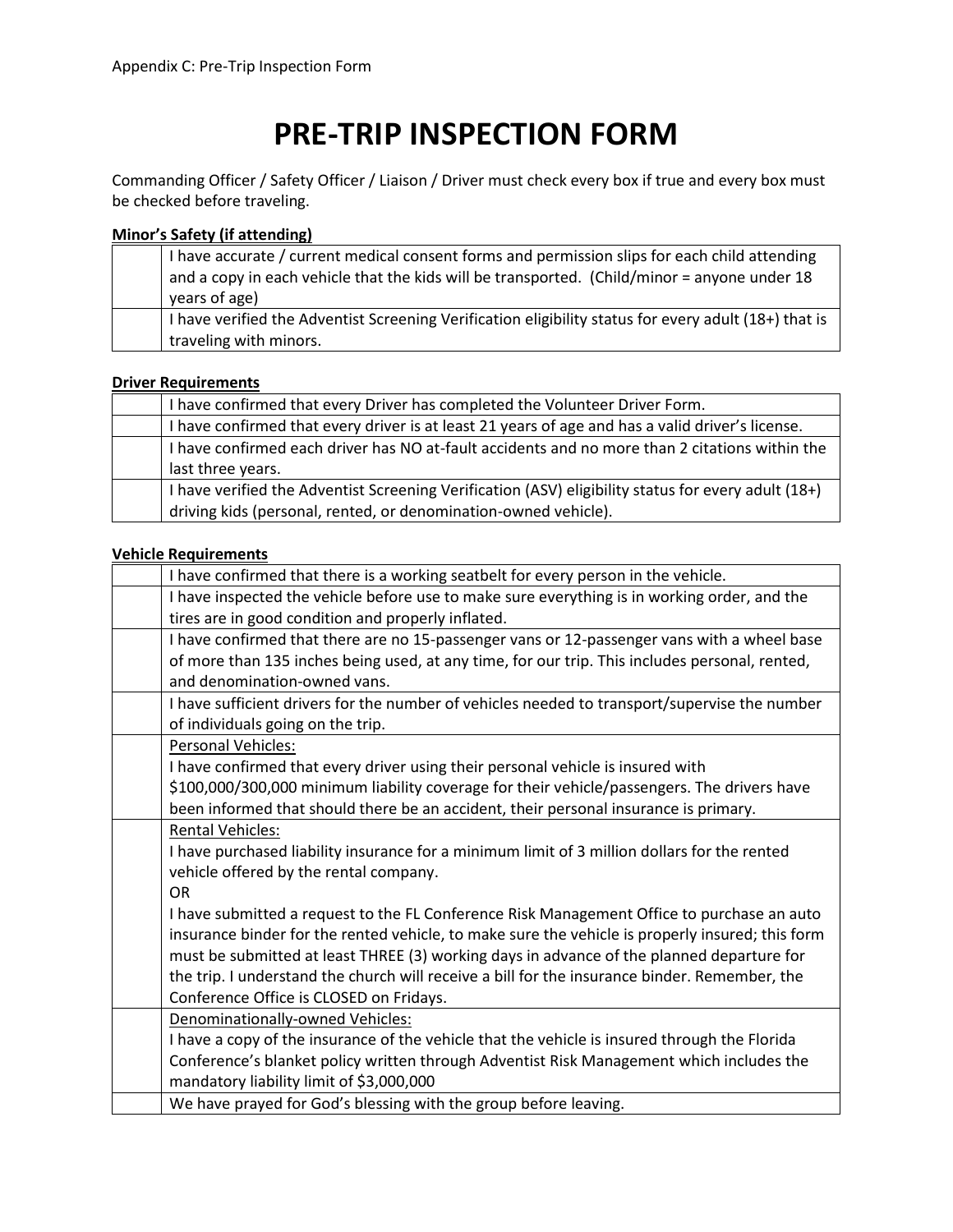### **TO INSURE A RENTAL – TO REQUEST INSURANCE**

Fax to Patty Hoffecker or Rhonda Harper, Florida Conference of SDA Fax: 407-618-0277 Patty.hoffecker@floridaconference.com

#### **One form for each vehicle: PLEASE PRINT**

This information needs to be gathered from the rental car company office at the time of the pick-up and faxed prior to leaving on trip.

### **15 PASSENGER VANS (AND SOME 12 PASSANGER VANS) CANNOT BE USED OR RENTED**